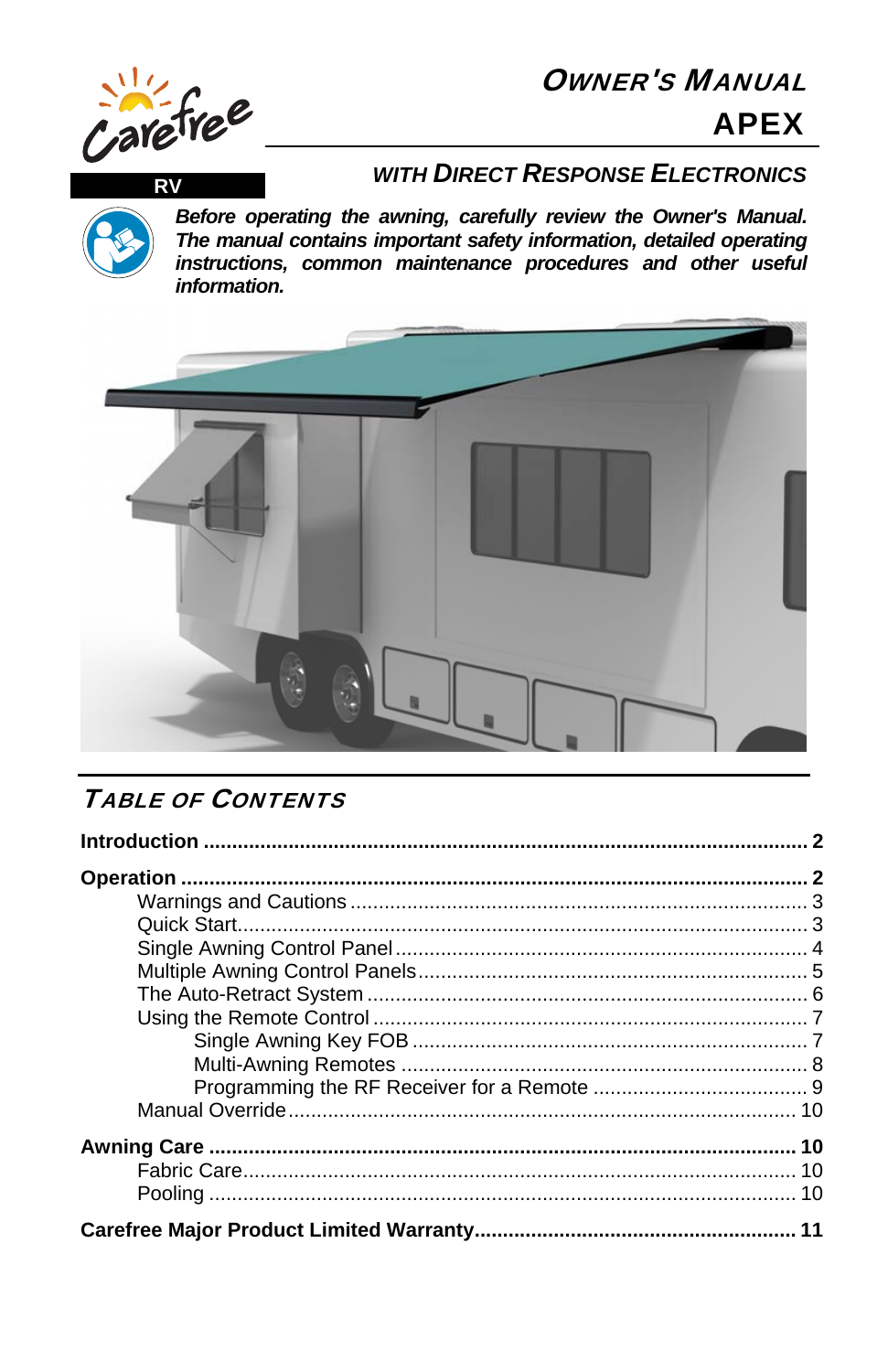## INTRODUCTION

From it's beginning in the early 70's, Carefree of Colorado has emerged as the premier manufacturer of quality awnings and accessories for Recreational Vehicles (RVs). Our full line of products can provide the accessories that match your life style; no matter what type of RV you own. Check with your dealer to discover the products that can make your life more Carefree.

The Apex Patio Awning offers the coach owner an awning system that provides as much or as little shade as required. The versatile awning system is available as a single awning or as a 2 or 4 awning combination with all awnings controlled at a single master control panel.

Each unit is equipped with Apex lateral support arms that are the strongest available on the market. No vertical arms interfere with coach sidewalls or equipment that may be mounted on the roof. These arms can also be adjusted to vary the canopy pitch up to 2 feet (it is strongly recommended that service and adjustments be performed by trained technicians).

The canopy is made from acrylic fabric. The canopies are housed in an aluminum case that easily blends in with the coach roof.

The unique and innovative 110V electronic control system provides Carefree's *Direct Response* system with interior pushbutton controls for standard extend/retract functions. At the master control panel the auto-retract system sensitivity can be set to respond to a variety of wind speed conditions. An RF remote is included as standard.

# **OPERATION**

The *Direct Response* system provides a wide range of awning controls with control panel operation in one convenient location. Standard operation is straight-forward with the buttons clearly labeled. The control panel is designed to allow the user to control each awning individually or together.

### **Operational Notes:**

Ignition Lockout Sensors:

- If the optional Carefree EL ignition lockout is installed the system will disable the extend function while the vehicle ignition key is in the ON position.
- Special order RTL ignition lockouts will fully retract the awning and disable the extend function when the vehicle ignition key is in the ON position.
- Functions will return to normal operation when the ignition key is turned OFF.
- Coach manufacturers may install their own lockout design. Refer to the coach literature for AC power for accessories.

### Awning Motor

 The awning motor is equipped with a thermal protection circuit to protect the motor from overheating. Operating the awning repeatedly over a short time period may cause the circuit to sense a overheat condition and shut off the motor. If this occurs, wait approximately 15 minutes to allow the motor to cool then operate the awning in normal fashion.

 NOTICE **FOR MULTIPLE AWNINGS ONLY: Pressing multiple buttons at the same time may cause the awnings to appear to move erratically. If this occurs, press the stop button. Use the individual controls to set the awning(s) to the desired position.**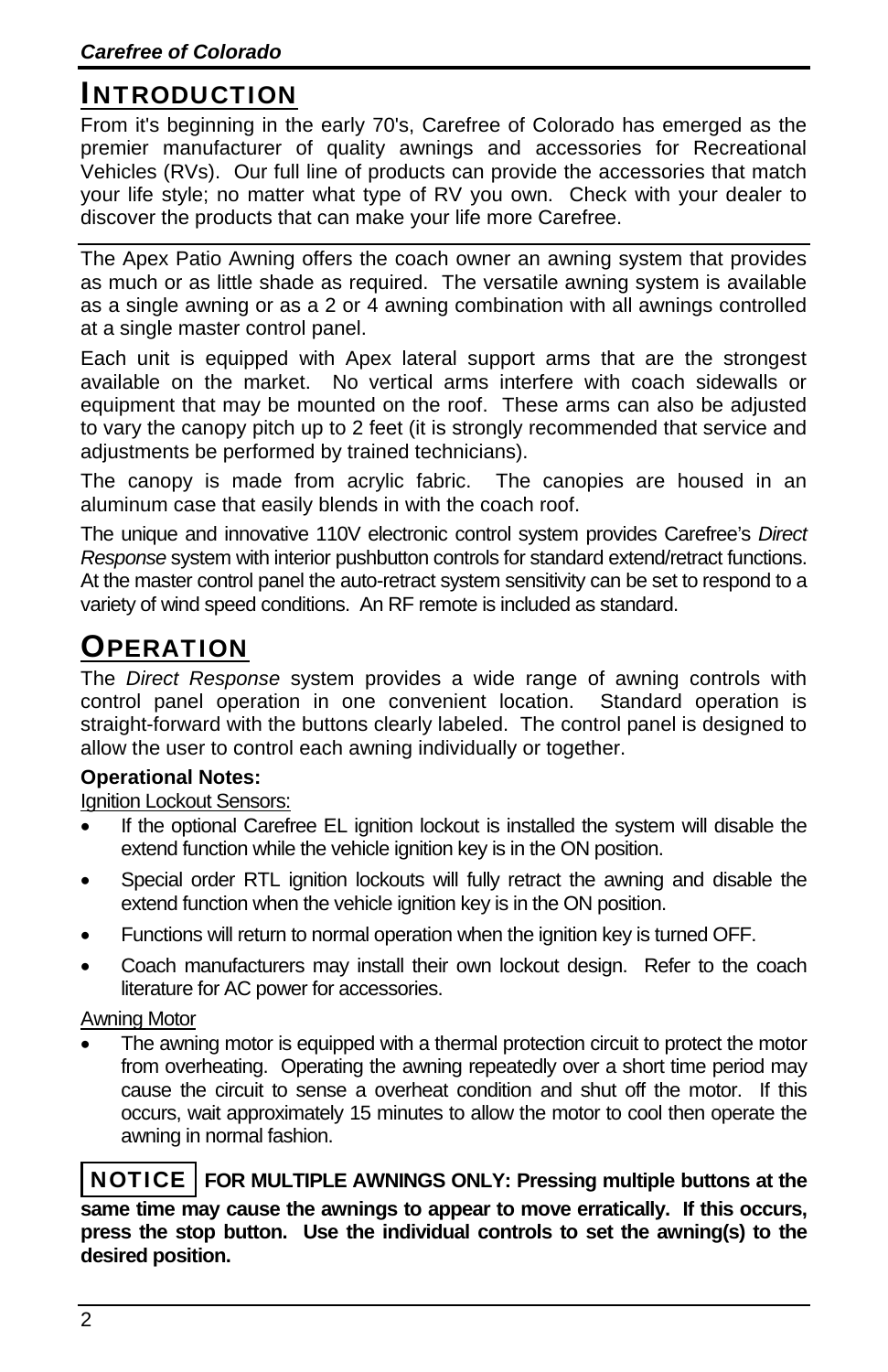### WARNINGS AND CAUTIONS



**This is the safety alert symbol. It is used to alert individuals to potential personal injury hazards. Obey all safety messages that follow this symbol to avoid possible personal injury or death.** 

WARNING **This product can expose you to chemicals including Diisodecyl phthalate (DIDP), Vinyl Chloride and Formaldehyde, which are known to the state of California to cause cancer or birth defects or other reproductive harm. For more information visit www.P65warnings.ca.gov** 



WARNING **Risk of fire. Keep all sources of heat and**  flame away from the awning canopy. Fabric is **NOT** fireproof.

NOTICE **Awnings are designed to provide shade and protection from the sun. The effects of wind and rain on an awning are unpredictable and can cause severe damage to the awning and/or the vehicle. If wind or extended periods of rain are expected, roll up the awning.**

NOTICE **It is recommended that if leaving the RV unattended for a length of time, retract the awning to avoid unexpected weather conditions.** 

NOTICE **If installed, LED lighting must be turned off when the awning is in the rolled up position. This is to prevent possible damage to the LEDs and/or canopy.** 

**Additional Cautions and Notices are included in the text for the proper operation of the awning.** 

**IMPORTANT NOTE:** The auto-retract system is ON when the power is ON. The system is OFF when the power switch is set to OFF. If the power is shut off while the awning is extended, the awning is not protected by the auto-retract system.

## QUICK START

*To Open the Awning:* 

- Press the power button ON. When power is on, the Direct Response system is active and the manual controls are active. When power is OFF, all functions are disabled.
- Press and release the extend button. The awning will open completely. To interrupt the awning retraction, press the stop button. The awning will stop.

*To Close the Awning:* 

- Press and release the retract button. The awning will close completely. To interrupt the awning retraction, press the stop button. The awning will stop.
- When the awning is in the retracted (rolled up) position, press the power button OFF to avoid accidentally extending the awning.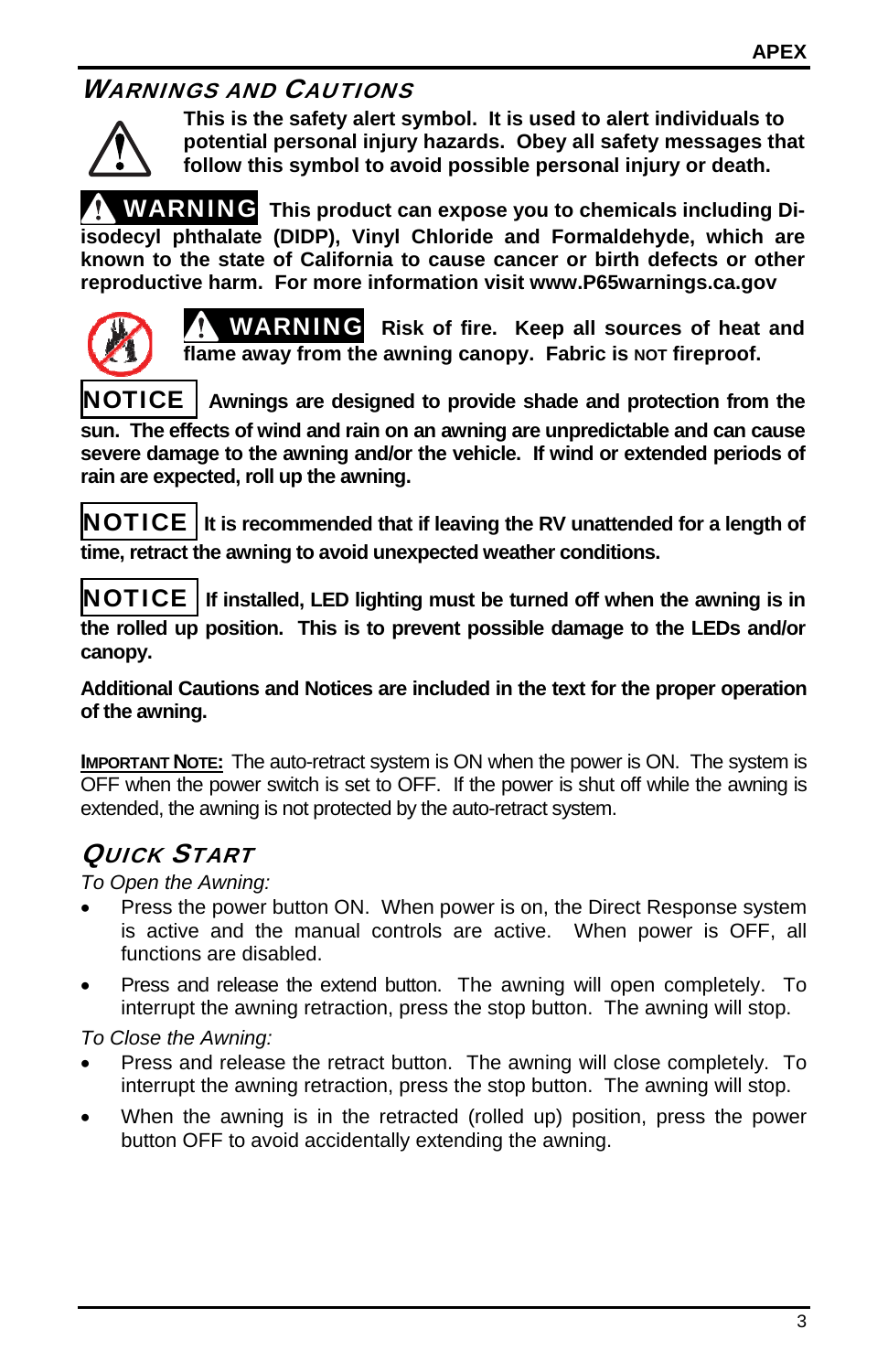### SINGLE AWNING CONTROL PANEL



RTA039a

**Power** Press ON/Press OFF. The power switch must be on before any awning functions can be used. When the power is ON, the LED indicator will illuminate. The Direct Response Auto-Retract is active when awning power is on.

> CAUTION | Set the power switch be to OFF whenever the **awning is not being operated and during transport. This acts as a safety to prevent the awning from being accidently opened.**

*Extend* Press and release. The awning will extend out to the full extension and stop automatically.

> During normal operation, the awning will extend out completely then roll back slightly to provide tension to the fabric.

> **NOTE:** If the optional Carefree ignition lockout is installed, the system will disable the extend function while the vehicle ignition key is in the ON position. Functions will return to normal operation when the ignition key is turned OFF. Coach manufacturers may install their own lockout design. Refer to the coach literature for AC power for accessories.

- **Stop** Press and release. During extend and retract functions, the operator may stop the awning by pressing this button.
- *Retract* Press and release. The awning will retract and stop automatically when the awning is fully retracted. When the button is pushed, the LED will illuminate and stay on until another function is activated.

All function buttons are press ON. The auto-functions continue until the awning is fully extended or fully retracted or when the button is pressed a second time to stop the function. It is not necessary to hold the button while the function is active.

*See Page 5 for descriptions of the Auto-Retract settings.*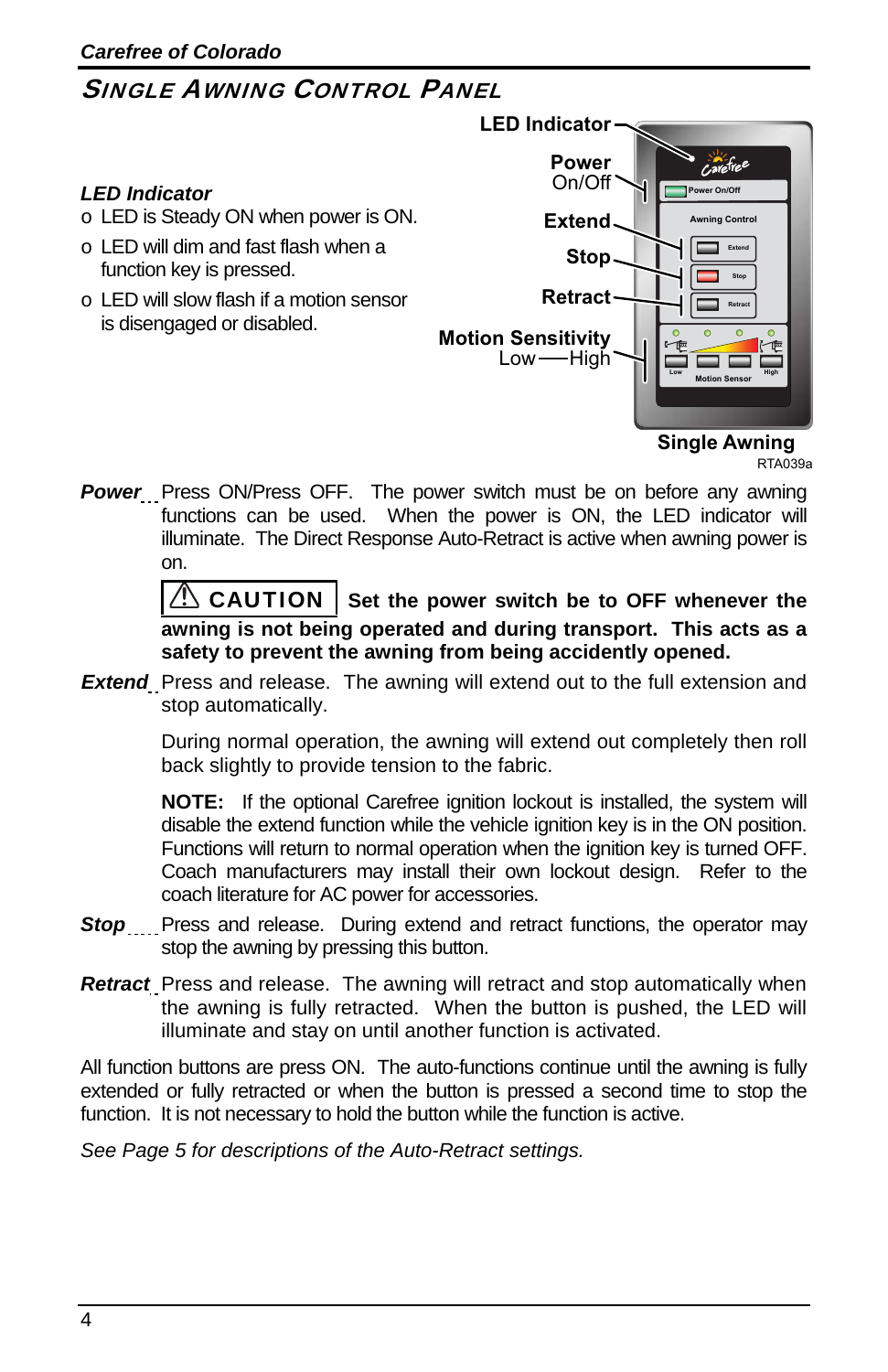

RTA039b

The controls are divided into specific groups. The individual controls allow you to extend or retract awnings individually. The combination controls can be used to simultaneously extend or retract all of the awnings.

### *LED Indicator*

- o LED is Steady ON when power is ON.
- o LED will dim and fast flash when a function key is pressed.
- o LED will slow flash if a motion sensor is disengaged or otherwise disabled.
- **Power** Press ON/Press Off. The power switch must be on before any functions can be used. When the power is ON, the LED indicator will illuminate. The Direct Response Auto-Retract is active when awning power is on.

**CAUTION** Set the power switch to OFF whenever the **awning is not being operated and during transport. This acts as a safety to prevent the awning from being accidently opened.** 

- **Stop** Press and release. During extend and retract functions, the operator may stop the awnings by pressing this button.
- **Extend** Press and release. The awning will extend out to the full extension and stop automatically. During normal operation, the awning will extend out completely then roll back slightly to provide tension to the fabric.
- *Retract* Press and release. The awning will retract and stop automatically when the awning is fully retracted.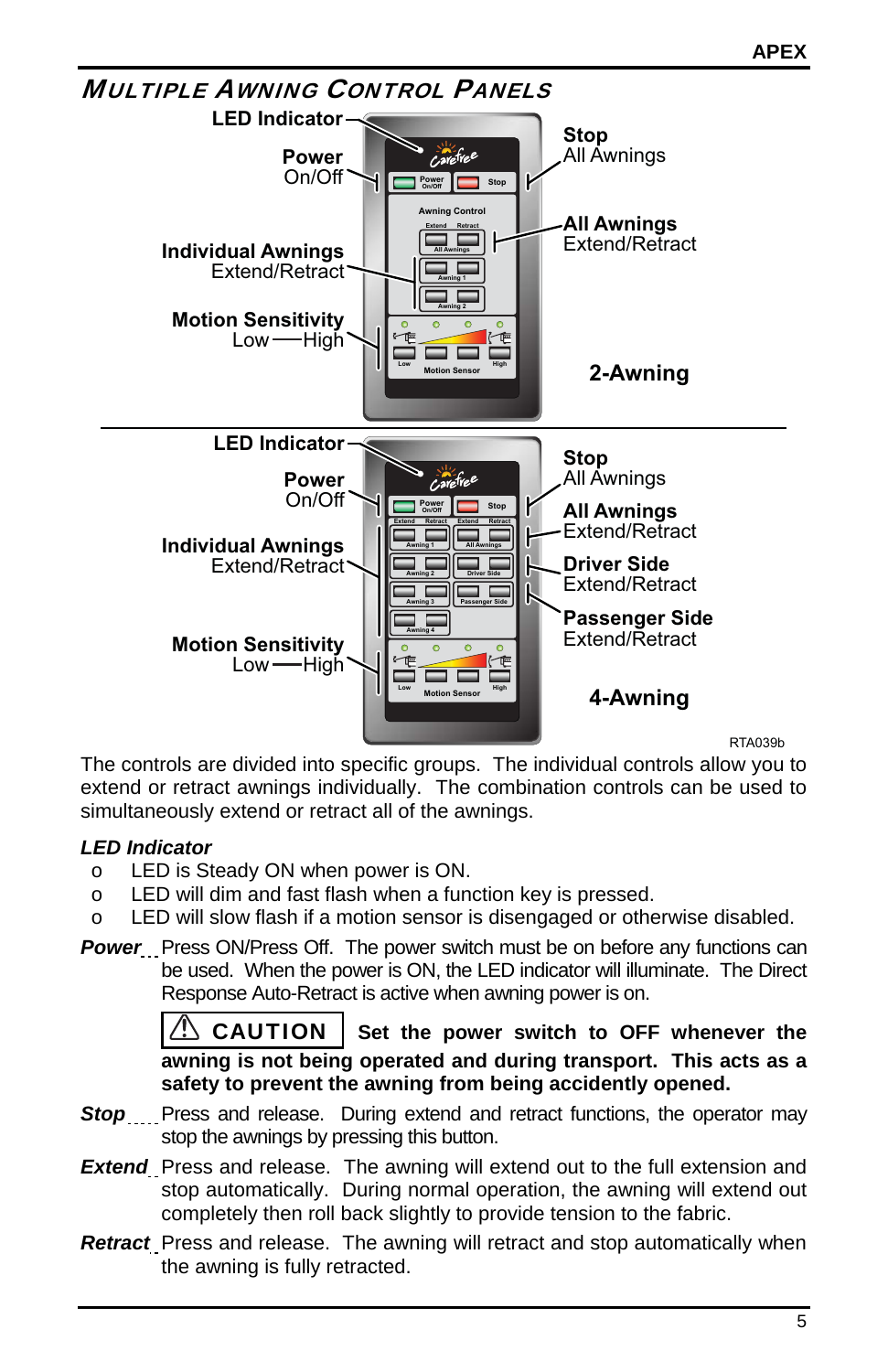### *Carefree of Colorado*

*To stop an individual awning during an operation*, press and release the SAME button a second time. Example press the extend button to extend the first awning, press the same extend button to stop the first awning before the awning is fully extended. THIS DOES NOT APPLY TO THE EXTEND ALL OR RETRACT ALL BUTTONS!

**IMPORTANT NOTE:** When using the "Extend All" or "Retract All" commands, the awnings continue until FULLY extended or retracted. To stop the awnings, press the stop button.

## THE AUTO-RETRACT SYSTEM

The system is active when the awning power is on and disabled when the power is shut off. To turn on the system, press the power button ON.

NOTICE **The Carefree Direct Response System is a premier electronic autoretract system that provides protection against adverse elements; but no autoretract system is a guarantee against severe or destructive weather; the effects of wind and rain on an awning are unpredictable and may cause severe damage to the awning and/or vehicle. If wind or extended periods of rain are expected, roll up the awning.**

The *Direct Response* system detects awning motion caused by windy conditions. The motion sensor is located in the lead rail. The system operates by gauging the vertical motion of the awning's leading edge. When persistent motion exceeds the factory preset threshold, the system retracts the awning. The control panel provides 4 factory preset sensitivity values (threshold values). You may have to experiment to find the best setting for your preferences.



RTA039c

- **Low** The lower the selection, less motion is required before the system closes automatically.
- *High* The higher the selection, more motion is required before the system closes automatically.

**IMPORTANT NOTE FOR MULTIPLE AWNING CONFIGURATIONS:** Each awning has an independent motion sensor. During windy conditions, the awnings may not retract concurrently.

**NOTE:** If the Indicator LED flashes (slow pulse), this indicates that a motion sensor has been disengaged or otherwise disabled; the affected awning(s) are not protected by the auto-retract system. The awning must be retracted using the command buttons. Immediately contact a Carefree service center for service.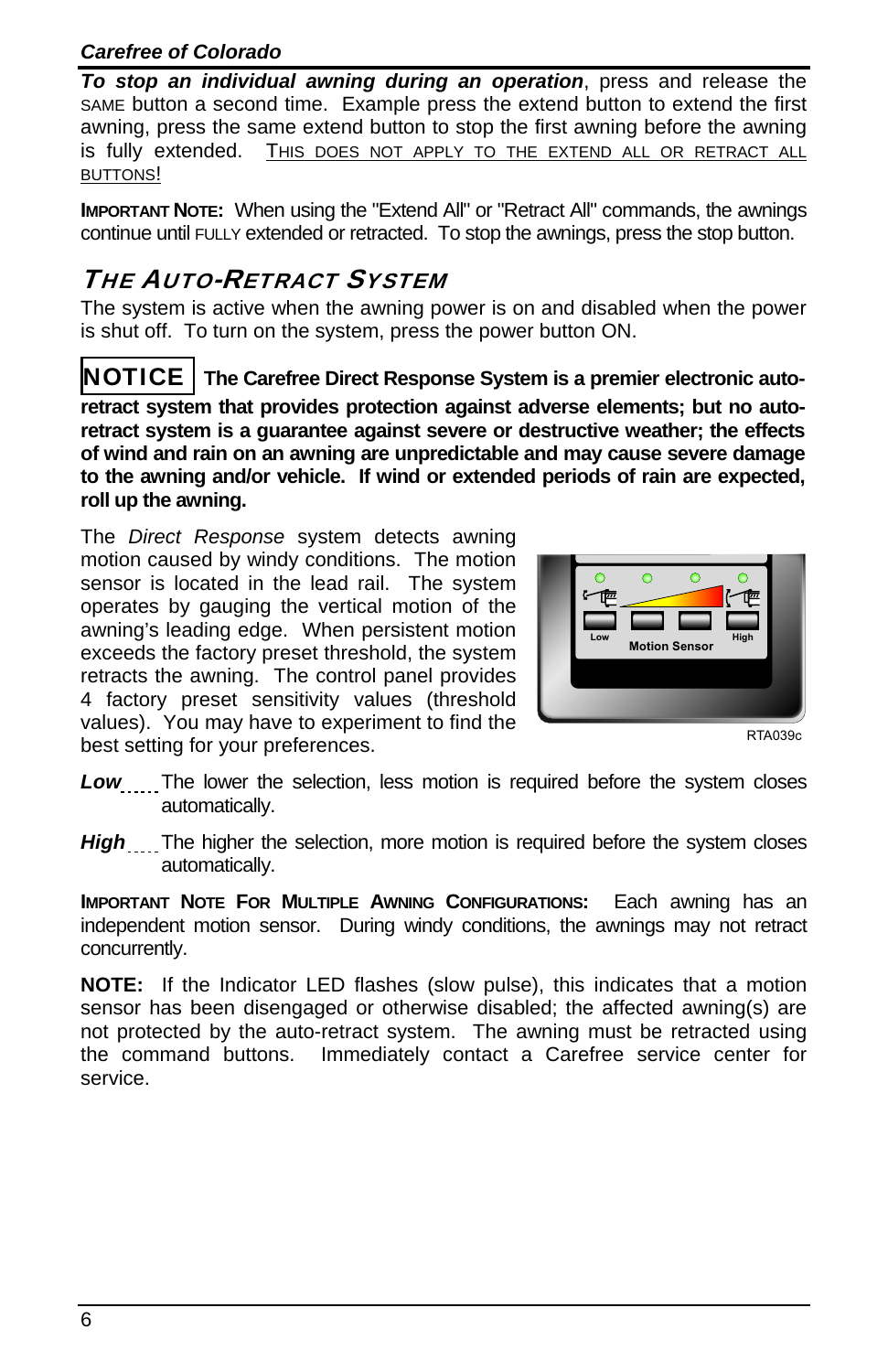### USING THE REMOTE CONTROL

A remote control is provided with the *Direct Response* system. In simple terms, the remote is a wireless key pad that functions in the same manner that the stationary control panel. The remote provides the advantage of allowing you to operate the awning from any convenient location.

The remote has a maximum operating range of 50 feet. Actual distance may vary depending on the specific installation and location of the receiver in the vehicle.

Remotes transmit on a frequency of 433MHz.

To use: turn system power ON at the control panel.

**NOTE:** Power ON/OFF and the Auto-Retract system can only be operated at the control panel.

### SINGLE AWNING KEY FOB

A remote control Key FOB is furnished with the single awning installation. To use: turn system power ON.

- **Extend** Press and release. The awning will extend out to the full extension and stop automatically.
- **Retract** Press and release. The awning will retract and stop automatically when the awning is fully retracted.
- **Stop** Press and release. During extend and retract functions, the awning may be stopped by pressing this button.



#### **Key FOB Battery**

The 433 MHz remote uses a battery (Radio Shack p/n 23-279 or equivalent) that should provide a long period of service. To access: Remove the small screw from the back of the case and carefully snap off the back. Lift the old battery out and insert the new battery.

Batteries are available through your local battery outlets.

Battery life is dependent on frequency of use, environmental conditions and condition of remote.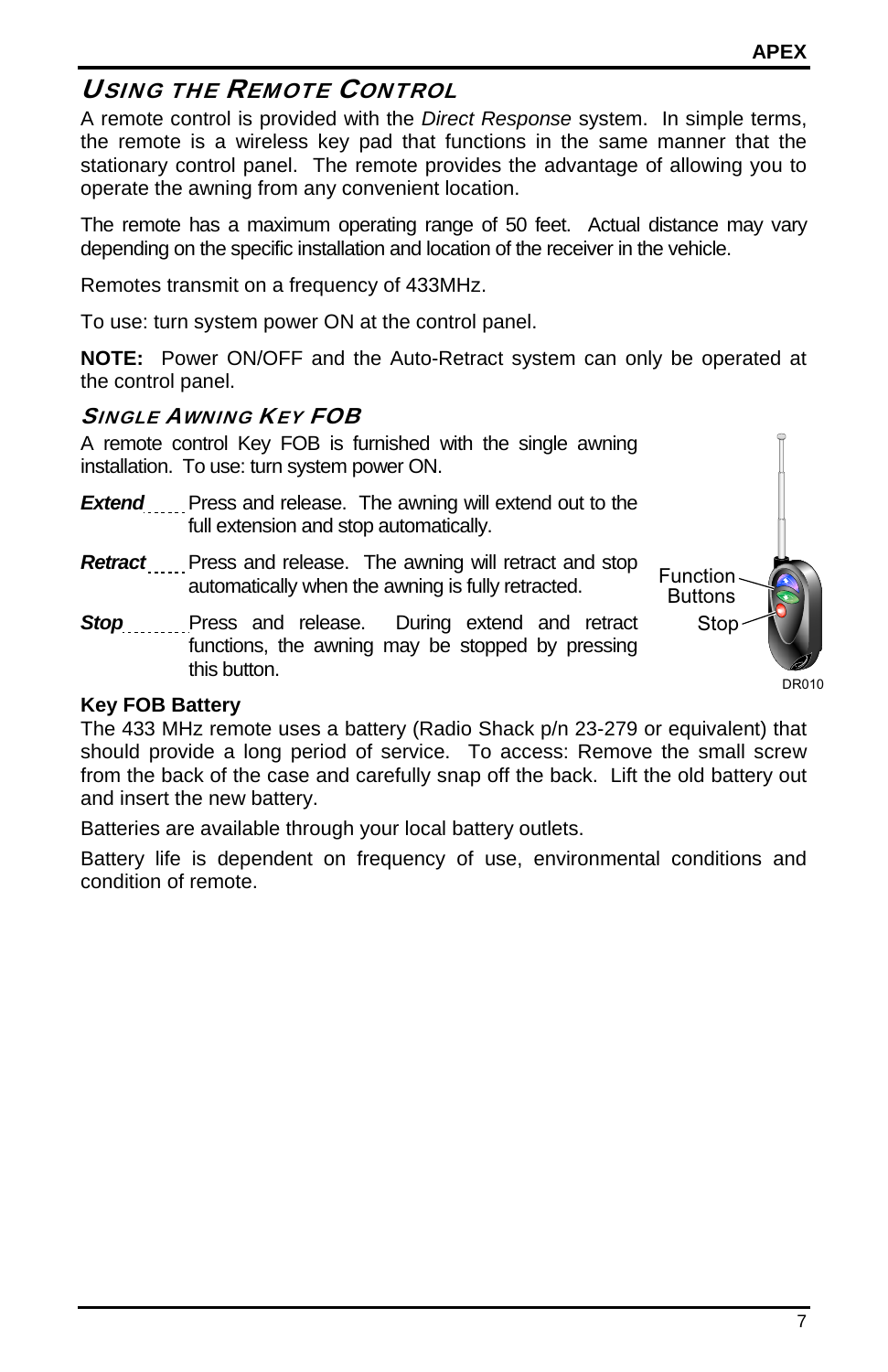

- **Extend** Press and release. The awning will extend out to the full extension and stop automatically. During normal operation, the awning will extend out completely then roll back slightly to provide tension to the fabric.
- *Retract* Press and release. The awning will retract and stop automatically when the awning is fully retracted.
- **Stop** Press and release. During extend and retract functions, the operator may stop the awnings by pressing this button.

*To stop an individual awning during an operation*, press and release the SAME button a second time. Example press the extend button to extend the awning, press the same extend button to stop the awning before the awning is fully extended. THIS DOES NOT APPLY TO THE EXTEND/RETRACT ALL BUTTONS!

**IMPORTANT NOTE:** When using the "Extend All" or "Retract All" commands, the awnings continue until FULLY extended or retracted. To stop the awnings, press the stop button.

#### **Key Pad Remote Battery**

The remote uses two standard AAA Batteries that should provide a long period of service. To access: open the access cover on the back of the case. Batteries are available through your local battery outlets.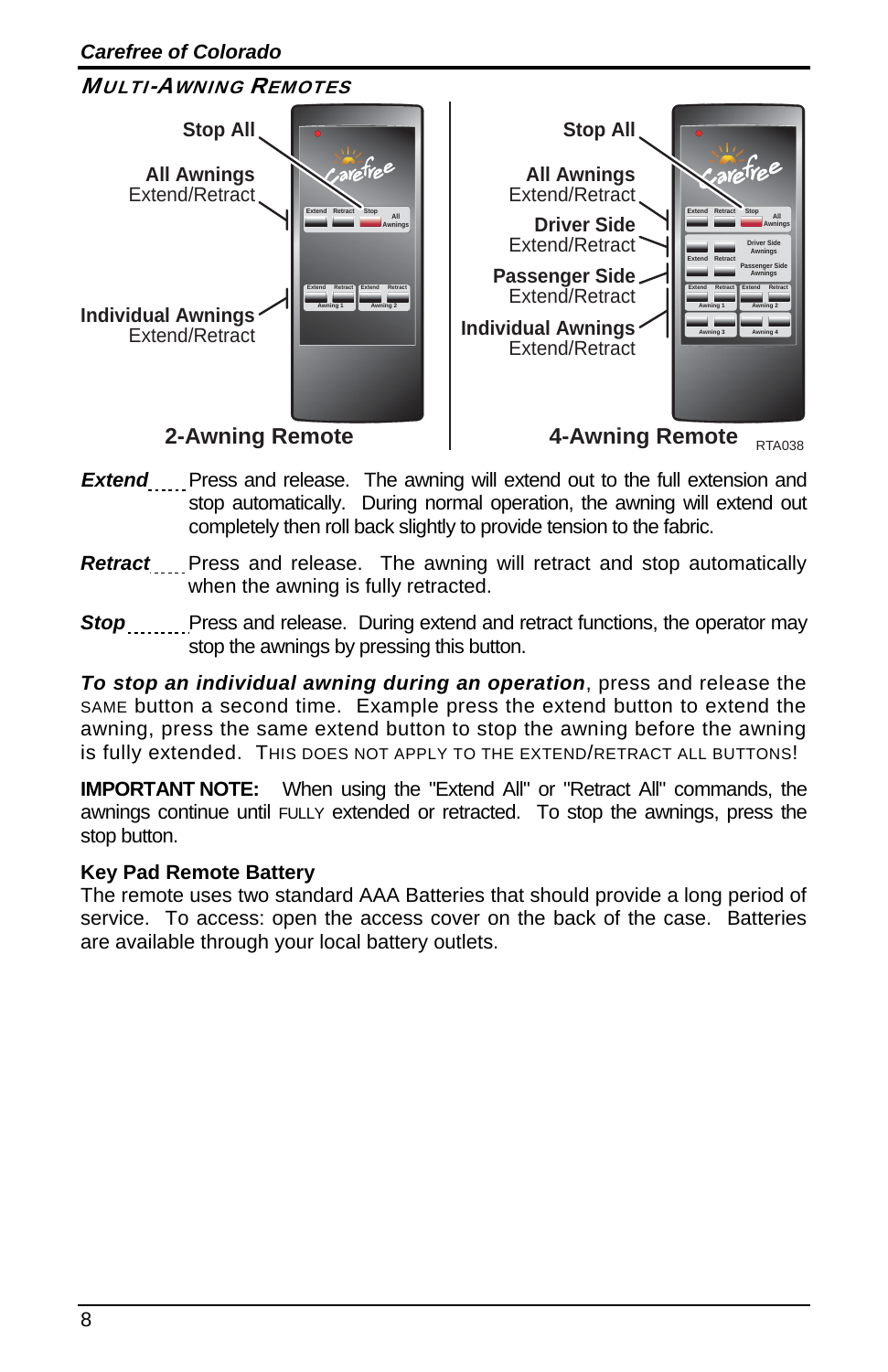### PROGRAMMING THE RF RECEIVER FOR A REMOTE

When adding or replacing a remote control, it is necessary to program the transmitter and receiver.

- 1. Power to the control box must be on.
- 2. Locate the receiver box.
- 3. Press and release the "Press to Learn Transmitter" button on the bottom of the receiver. The receiver is in program mode when the red light comes on.
- 4. *For Single Awning Key FOBS:* Press and release the STOP button on the remote. The red light will go out after the receiver learns the remote signal.

**NOTE:** Pressing the stop button will cause the blue up arrow button to default as the open (extend) function.



If a function button is pressed to train the receiver, it will be programmed as the open (extend) button. Example: Pressing the bottom button will program the bottom button for extend and the top button as retract.

5. *For Multiple Awning Remotes:* Press and release the ANY button on the remote. It is recommended to use the STOP button. The red light will go out after the receiver learns the remote signal.

**CAUTION** | When the receiver learns the transmitter signal, the system **will perform the operation of the button pressed. Example: Pressing an "Extend" button during the learning phase will cause the awning to extend when the receiver learns the signal. Use caution to avoid unexpected movement by the awning.** 

6. Repeat for each additional remote.

#### **OPERATIONAL NOTES:**

- The transmitter and receiver operate on a frequency of 433MHz.
- The receiver exits the program mode after ten seconds.
- If the light does not come on in step 2, the memory is full and must be cleared. If the light still does not come on, check the continuity of the cord between the boxes and repair or replace as required. Pin 1 of the  $1<sup>st</sup>$  connector goes to pin 1 of the  $2<sup>nd</sup>$ connector etc.
- If the light does not go out above, the receiver knows the transmitter signal or the battery in the Remote needs to be replaced.
- To clear the memory: PRESS AND HOLD the receiver learn button. While holding the button, the indicator light should be OFF for the full 5 seconds then come on.
- The receiver may be programmed for up to 5 remotes. Additional remotes may be ordered separately.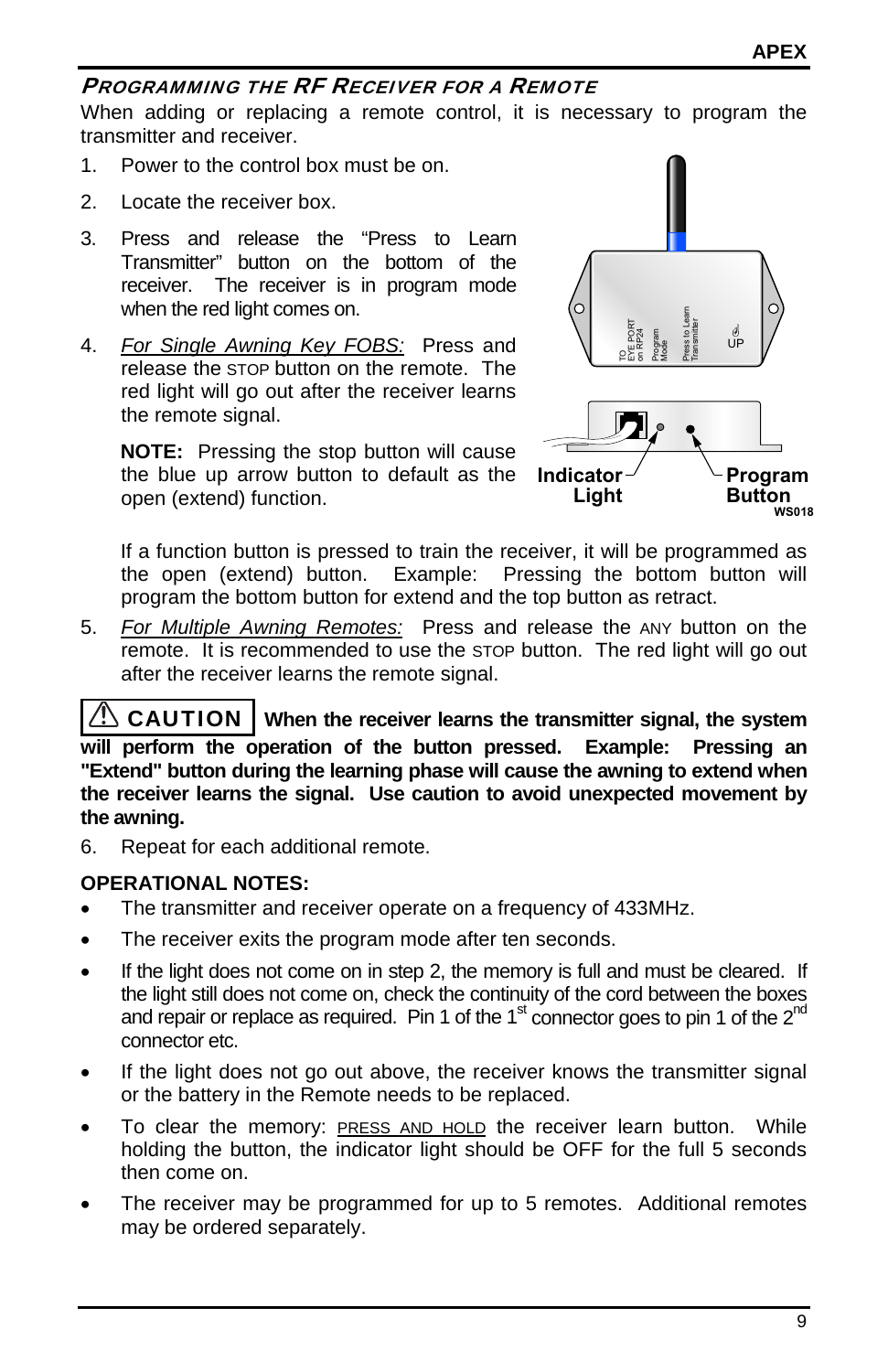### MANUAL OVERRIDE

If 110V power is not available to the coach, the Apex awning can still be safely retracted using the manual override.

- 1. The bypass is located inside the case, near the end cap. To access, remove the large rubber plug on top of the awning located toward the rear of the case on the motor side.
- 2. Chuck the supplied 7mm hex key into a 3/8" battery powered drill.
- 3. Insert the hex key into the manual override on the awning.



- 4. Operate the drill in the direction shown to open and close the awning.
- 5. When done, reinsert the rubber plug.

# AWNING CARE

Maintaining a Carefree Awning is easy. Just follow these basic steps:

- Always operate the awning according to the instructions.
- Periodically check that the fasteners are tight. Tighten if necessary.
- Keep the awning fabric and arms clean.

# FABRIC CARE

### NOTICE **Do not use oil based cleaners or any caustic, granulated, or abrasive type cleaners on your Carefree product.**

- 1. One of the best ways to keep the fabric looking good and to delay the need for deep or vigorous cleanings is to hose fabrics off on a monthly basis with clear water. This practice will help prevent dirt from becoming deeply imbedded in the fabric. In most environments, a thorough cleaning will be needed every two to three years.
- 2. When it's time for a thorough cleaning, the fabric can be cleaned while still on the awning frame.
	- For Acrylic Fabric Use a stiff brush and warm water with soap.
- 3. When cleaning the fabric, it is important to observe the following:
	- Always use a natural soap, never detergent.
	- Water should be cold to lukewarm, never more than 100°F.
	- Air-dry only. Never apply heat to the fabric.
	- Always allow the fabric to dry thoroughly before retracting the awning.

### **POOLING**

When water collects on the top of the fabric, this is known as "pooling". This can occur during inclement weather or if a running air conditioner discharges over the awning. The water is dumped when the awning is retracted. It is recommended that if water accumulates on the top; retract the awning in steps (8"-12") to dump the water. This will help prevent the fabric from stretching or distorting.

**The effects of wind and rain on an awning are unpredictable. Severe damage to the awning and the vehicle may result. IF WIND OR EXTENDED PERIODS OF RAIN ARE EXPECTED, RETRACT THE AWNING AND SECURE.**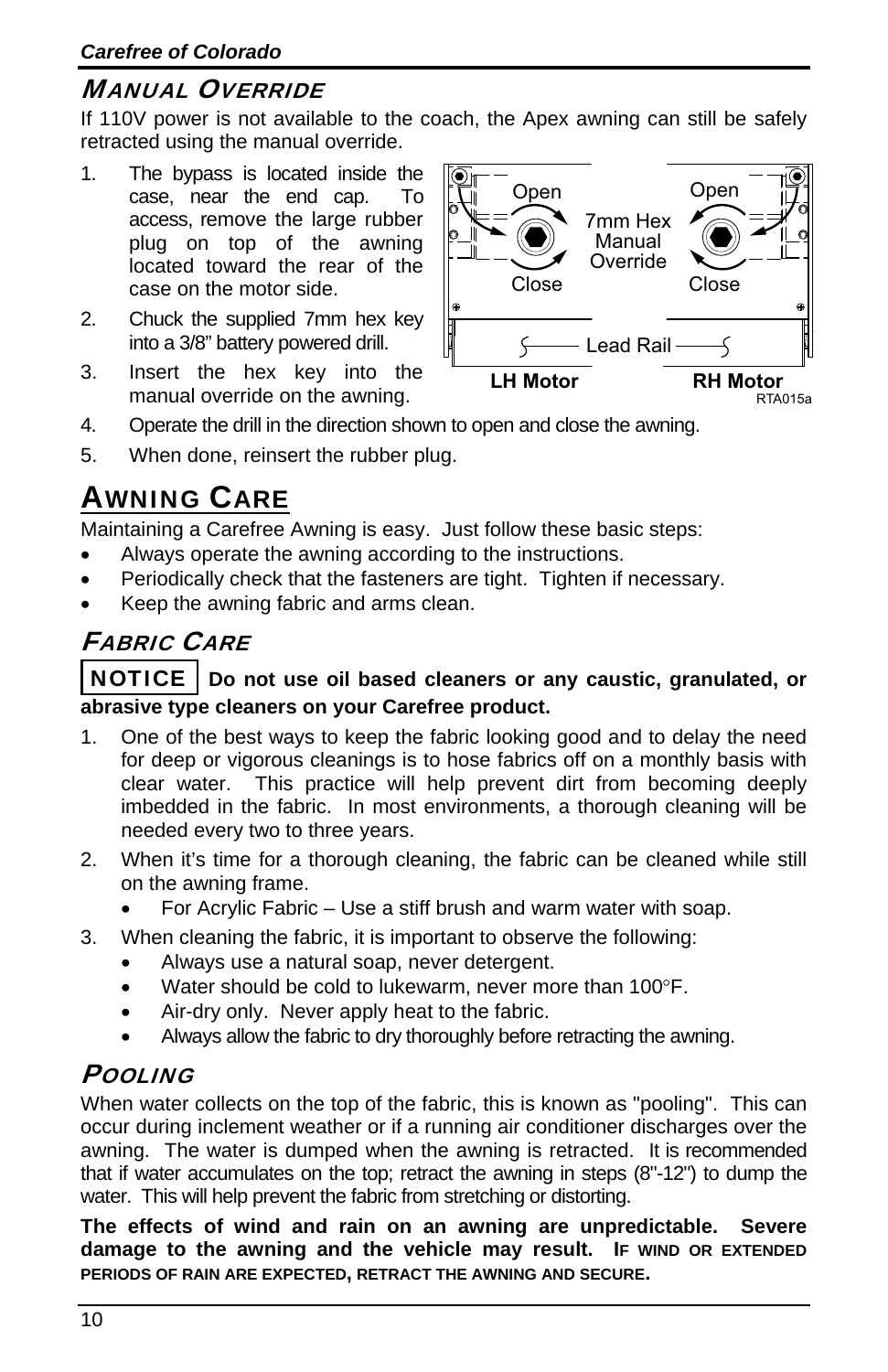# CAREFREE MAJOR PRODUCT LIMITED WARRANTY

Carefree of Colorado (hereafter referred to as Carefree) warrants to the first retail Purchaser that the Carefree Product is free of defects in material and workmanship within the terms and conditions as set forth in the warranty statement available online at www.carefreeofcolorado.com. Carefree's obligation under this warranty is limited to the repair or replacement, at Carefree's option, of any defective component with new or factory refurbished components.

OWNER MUST RETAIN THE ORIGINAL PROOF OF PURCHASE AND/OR HAVE THE PRODUCT WARRANTY REGISTRATION ON FILE AT CAREFREE FOR WARRANTY CLAIMS.

THIS WARRANTY IS NOT TRANSFERABLE.

**Visit www.carefreeofcolorado.com for** 

- **Warranty Duration;**
- **Warranty Coverage and Exclusions;**
- **Warranty Terms of Coverage; and,**
- **Warranty Claim Procedures**

*Register your Carefree products online at* **www.carefreeofcolorado.com** 

*IMPORTANT NOTICE***: It is strongly recommended that adjustments and repairs not described in this book be performed by trained technicians at your Authorized Carefree Dealer. Work performed by non-authorized persons or businesses may void warranty.**